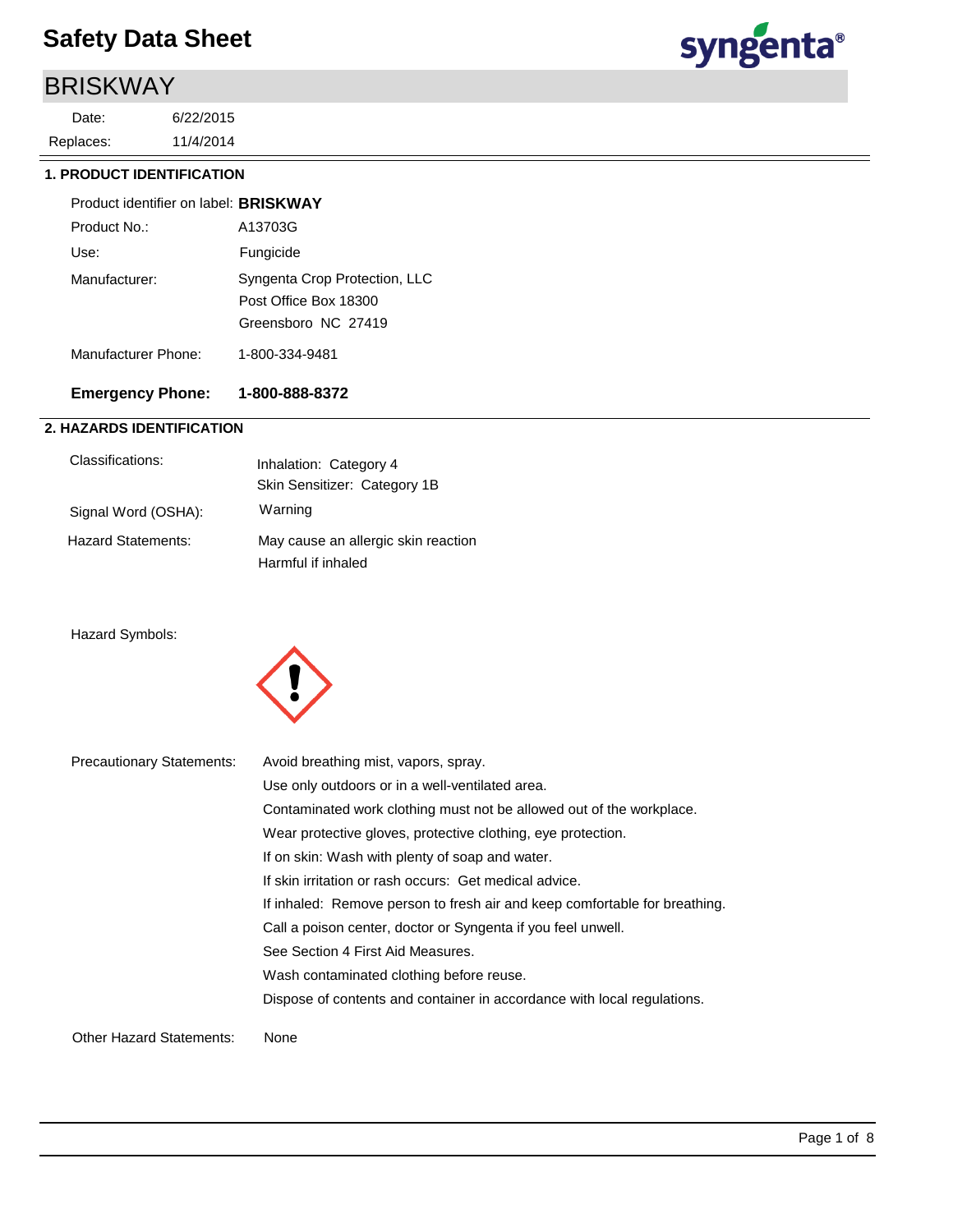## BRISKWAY

11/4/2014 6/22/2015 Replaces: Date:



#### **3. COMPOSITION/INFORMATION ON INGREDIENTS**

| Chemical Name                                                                                             | Common Name       | <b>CAS Number</b>   | Concentration       |
|-----------------------------------------------------------------------------------------------------------|-------------------|---------------------|---------------------|
| 1,2-Propanediol                                                                                           | Propylene Glycol  | $57 - 55 - 6$       | <b>Trade Secret</b> |
| Other ingredients                                                                                         | Other ingredients | <b>Trade Secret</b> | $< 70.4\%$          |
| Methyl (E)-2-{2-[6-(2-<br>cyanophenoxy)pyrimidin-4-yloxy]phenyl}-3-<br>methoxyacrylate                    | Azoxystrobin      | 131860-33-8         | 18.2%               |
| 1H-1,2,4-Triazole, 1-[[2-[2-chloro-4-(4-<br>chlorophenoxy)phenyl]-4-methyl-1,3-<br>dioxolan-2-yl]methyl]- | Difenoconazole    | 119446-68-3         | 11.4%               |

Ingredients not precisely identified are proprietary or non-hazardous. Values are not product specifications.

#### **4. FIRST AID MEASURES**

Have the product container, label or Safety Data Sheet with you when calling Syngenta (800-888-8372), a poison contol center or doctor, or going for treatment.

| Ingestion:    | If swallowed: Call Syngenta (800-888-8372), a poison control center or doctor immediately for treatment<br>advice. Do not give any liquid to the person. Do not induce vomiting unless told to do so after calling 800-888-<br>8372 or by a poison control center or doctor. Do not give anything by mouth to an unconscious person. |
|---------------|--------------------------------------------------------------------------------------------------------------------------------------------------------------------------------------------------------------------------------------------------------------------------------------------------------------------------------------|
| Eye Contact:  | If in eyes: Hold eye open and rinse slowly and gently with water for 15-20 minutes. Remove contact lenses, if<br>present, after 5 minutes, then continue rinsing eye. Call Syngenta (800-888-8372), a poison control center or<br>doctor for treatment advice.                                                                       |
| Skin Contact: | If on skin or clothing: Take off contaminated clothing. Rinse skin immediately with plenty of water for 15-20<br>minutes. Call Syngenta (800-888-8372), a poison control center or doctor for treatment advice.                                                                                                                      |
| Inhalation:   | If inhaled: Move person to fresh air. If person is not breathing, call 911 or an ambulance, then give artificial<br>respiration, preferably mouth-to-mouth if possible. Call Syngenta (800-888-8372), a poison control center or<br>doctor for further treatment advice.                                                             |
|               | Most important symptoms/effects:                                                                                                                                                                                                                                                                                                     |

Allergic skin reaction

Indication of immediate medical attention and special treatment needed:

There is no specific antidote if this product is ingested.

Treat symptomatically.

Persons suffering a temporary allergic reaction may respond to treatment with antihistamines or steroid creams and/or systemic steroids.

#### **5. FIRE FIGHTING MEASURES**

Suitable (and unsuitable) extinguishing media:

Use dry chemical, foam or CO2 extinguishing media. If water is used to fight fire, dike and collect runoff.

Specific Hazards:

During a fire, irritating and possibly toxic gases may be generated by thermal decomposition or combustion.

Special protective equipment and precautions for firefighters:

Wear full protective clothing and self-contained breathing apparatus. Evacuate nonessential personnel from the area to prevent human exposure to fire, smoke, fumes or products of combustion.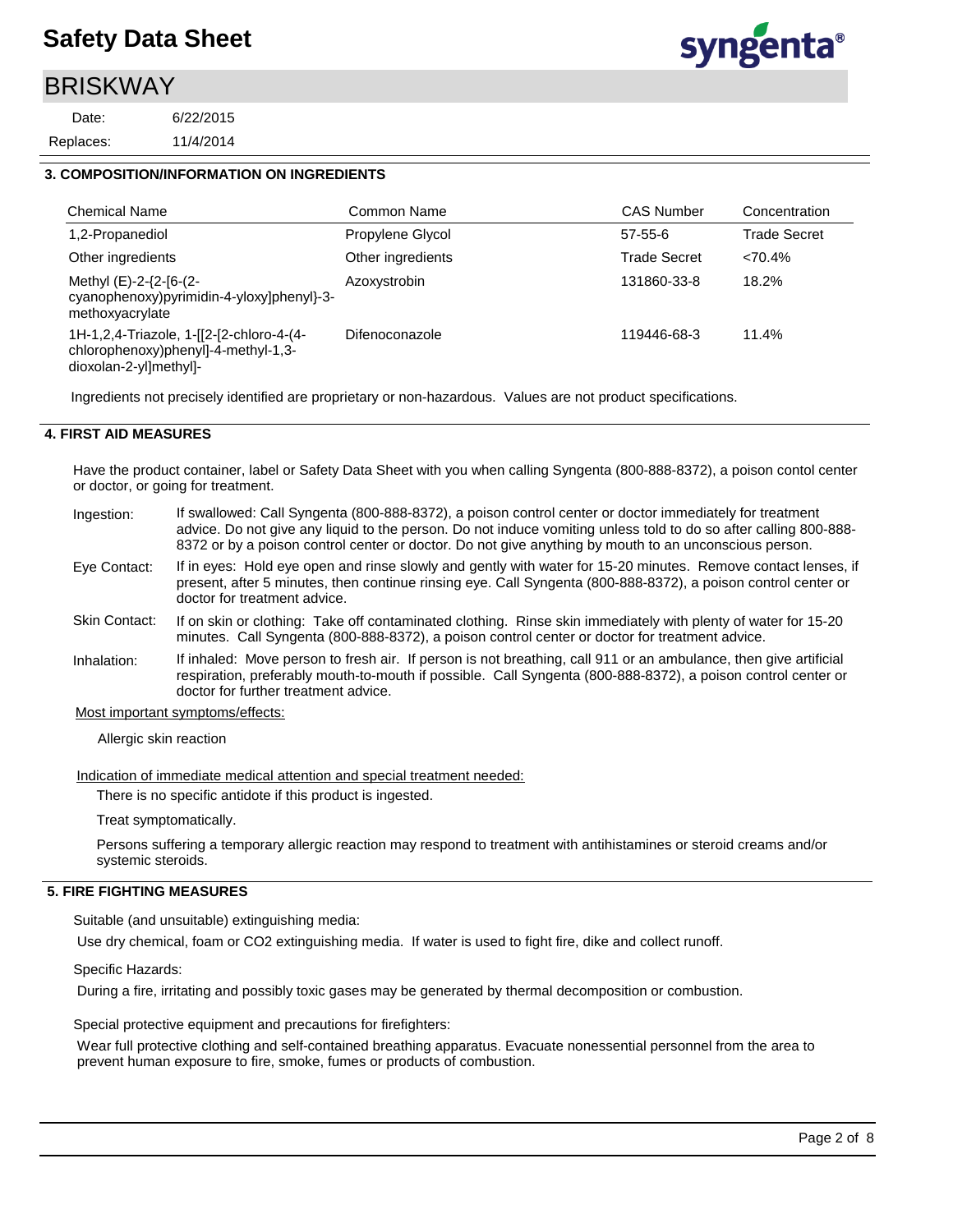## BRISKWAY

11/4/2014 6/22/2015 Replaces: Date:



#### **6. ACCIDENTAL RELEASE MEASURES**

Personal precautions, protective equipment, and emergency procedures: Follow exposure controls/personal protection outlined in Section 8.

Methods and materials for containment and cleaning up:

Control the spill at its source. Contain the spill to prevent from spreading or contaminating soil or from entering sewage and drainage systems or any body of water. Clean up spills immediately, observing precautions in Protective Equipment Section. Cover entire spill with absorbing material and place into compatible disposal container. Scrub area with hard water detergent (e.g. commercial products such as Tide, Joy, Spic and Span). Pick up wash liquid with additional absorbent and place into compatible disposal container. Once all material is cleaned up and placed in a disposal container, seal container and arrange for disposition.

#### **7. HANDLING AND STORAGE**

Precautions for safe handling:

Store the material in a well-ventilated, secure area out of reach of children and domestic animals. Do not store food, beverages or tobacco products in the storage area. Prevent eating, drinking, tobacco use, and cosmetic application in areas where there is a potential for exposure to the material. Wash thoroughly with soap and water after handling.

Conditions for safe storage, including any incompatibilities:

Store locked up.

#### **8. EXPOSURE CONTROLS/PERSONAL PROTECTION**

#### **THE FOLLOWING RECOMMENDATIONS FOR EXPOSURE CONTROLS/PERSONAL PROTECTION ARE INTENDED FOR THE MANUFACTURE, FORMULATION AND PACKAGING OF THIS PRODUCT.**

#### **FOR COMMERCIAL APPLICATIONS AND/OR ON-FARM APPLICATIONS CONSULT THE PRODUCT LABEL.**

Occupational Exposure Limits:

| <b>Chemical Name</b> | <b>OSHA PEL</b> | <b>ACGIH TLV</b> | Other                    | Source         |
|----------------------|-----------------|------------------|--------------------------|----------------|
| Propylene Glycol     | Not Established | Not Established  | 10 mg/m <sup>3</sup> TWA | AIHA           |
| Other ingredients    | Not Applicable  | Not Applicable   | Not Applicable           | Not Applicable |
| Azoxystrobin         | Not Established | Not Established  | 4 mg/m <sup>3</sup> TWA  | Syngenta       |
| Difenoconazole       | Not Established | Not Established  | 5 mg/m <sup>3</sup> TWA  | Manufacturer   |

#### Appropriate engineering controls:

Use effective engineering controls to comply with occupational exposure limits (if applicable).

#### Individual protection measures:

Ingestion:

Prevent eating, drinking, tobacco usage and cosmetic application in areas where there is a potential for exposure to the material. Wash thoroughly with soap and water after handling.

#### Eye Contact:

Where eye contact is likely, use chemical splash goggles.

#### Skin Contact:

Where contact is likely, wear chemical-resistant gloves (such as barrier laminate, butyl rubber, nitrile rubber, neoprene rubber, natural rubber, polyethylene, polyvinyl chloride [PVC] or Viton), coveralls, socks and chemical-resistant footwear.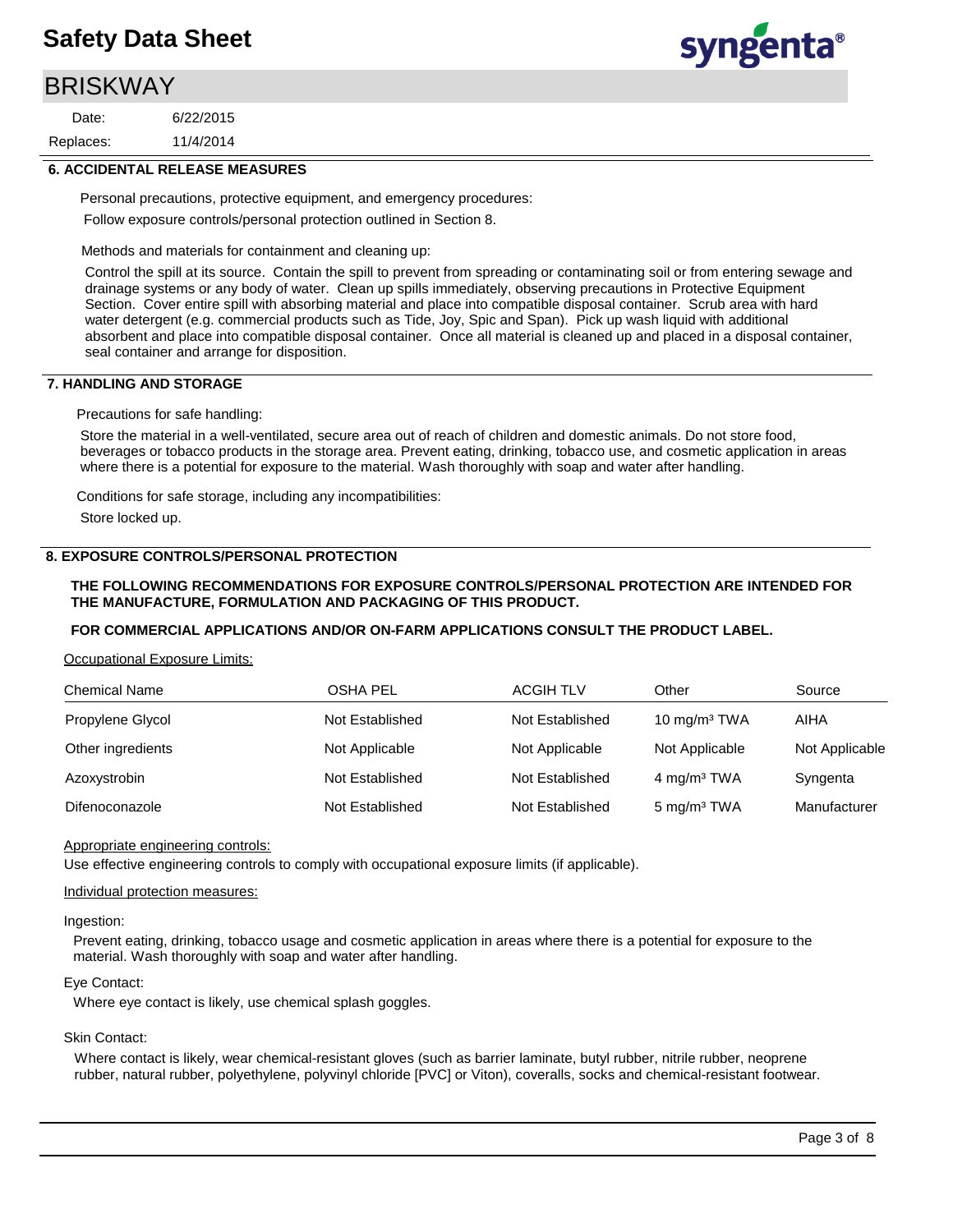# syngenta®

## BRISKWAY

11/4/2014 6/22/2015 Replaces: Date:

Inhalation:

A respirator is not normally required when handling this substance. Use effective engineering controls to comply with occupational exposure limits.

In case of emergency spills, use a NIOSH certified respirator with any N, R, P or HE filter.

#### **9. PHYSICAL AND CHEMICAL PROPERTIES**

| Appearance: Light yellow to yellow liquid                             |
|-----------------------------------------------------------------------|
| Odor: Weak                                                            |
| Odor Threshold: Not Available                                         |
| pH: 5 -9 @ 1% w/v                                                     |
| Melting point/freezing point: Not Available                           |
| Initial boiling point and boiling range: Not Available                |
| Flash Point (Test Method): > 212°F                                    |
| Flammable Limits (% in Air): Not Available                            |
| Flammability:<br>Not Applicable                                       |
| Vapor Pressure: Azoxystrobin $8.25 \times 10(-13)$ mmHg @ 68°F (20°C) |
| 2.5 x 10(-10) mmHg @ 77°F (25°C)<br>Difenoconazole                    |
| Vapor Density: Not Available                                          |
| Relative Density: 1.08 - 1.12 g/cm <sup>3</sup> @ 68°F (20°C)         |
| Solubility (ies): Azoxystrobin 6 mg/l in water @ 68°F (20°C)          |
| Difenoconazole 15 mg/l @ 77°F (25°C)                                  |
| Partition coefficient: n-octanol/water: Not Available                 |
| Autoignition Temperature: 941°F                                       |
| Decomposition Temperature: Not Available                              |
| Viscosity: Not Available                                              |
| Other: None                                                           |

#### **10. STABILITY AND REACTIVITY**

Chemical stability: Stable under normal use and storage conditions. Reactivity: Not reactive.

Possibility of hazardous reactions: Will not occur.

Conditions to Avoid: None known.

Incompatible materials: None known.

Hazardous Decomposition Products: Not Available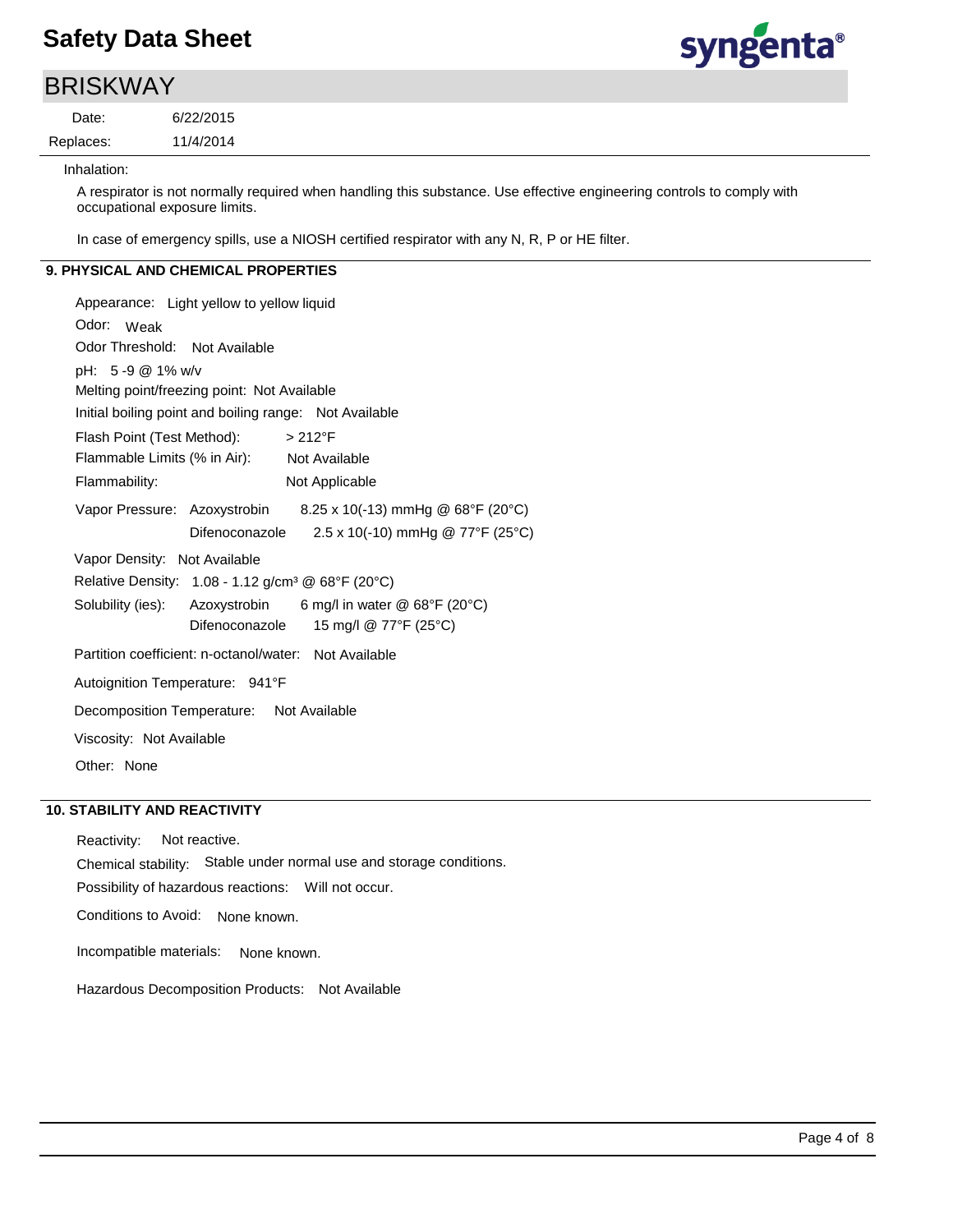## BRISKWAY

11/4/2014 6/22/2015 Replaces: Date:



#### **11. TOXICOLOGICAL INFORMATION**

#### Health effects information

Likely routes of exposure: Dermal, Inhalation

Symptoms of exposure: Not Applicable

Delayed, immediate and chronic effects of exposure: Allergic skin reaction

#### Numerical measures of toxicity (acute toxicity/irritation studies (finished product))

| Ingestion:                 | Oral (LD50 Female Rat):                        | > 2000 mg/kg body weight         |  |
|----------------------------|------------------------------------------------|----------------------------------|--|
| Dermal:                    | Dermal (LD50 Rat):                             | > 2000 mg/kg body weight         |  |
| Inhalation:                | Inhalation (LC50 Rat):                         | $2.06 - 5.17$ mg/l air - 4 hours |  |
| Eye Contact:               | Mildly Irritating (Rabbit)                     |                                  |  |
| Skin Contact:              | Slightly Irritating (Rabbit)                   |                                  |  |
| <b>Skin Sensitization:</b> | A skin sensitizer in animal tests (Guinea Pig) |                                  |  |

#### Reproductive/Developmental Effects

Azoxystrobin : Did not show reproductive toxicity effects in animal experiments. Difenoconazole: None observed.

#### Chronic/Subchronic Toxicity Studies

Azoxystrobin : No adverse effect has been observed in chronic toxicity tests.

Difenoconazole: Kidney and liver effects at high doses (>5000 ppm; rats); Eye effects in dogs at high dose levels.

#### **Carcinogenicity**

Azoxystrobin : Did not show carcinogenic effects in animal experiments.

Difenoconazole: Did not show carcinogenic effects in animal experiments.

| <b>Chemical Name</b>                                                                                      | NTP/IARC/OSHA Carcinogen |
|-----------------------------------------------------------------------------------------------------------|--------------------------|
| 1,2-Propanediol                                                                                           | No                       |
| Other ingredients                                                                                         | No                       |
| Methyl (E)-2-{2-[6-(2-cyanophenoxy)pyrimidin- No<br>4-yloxy]phenyl}-3-methoxyacrylate                     |                          |
| 1H-1,2,4-Triazole, 1-[[2-[2-chloro-4-(4-<br>chlorophenoxy)phenyl]-4-methyl-1,3-dioxolan-<br>2-yl]methyl]- | No                       |
| Other Toxicity Information<br>Unlikely to be hazardous by inhalation unless present as a dust.            |                          |
| Toxicity of Other Components<br>Other ingredients<br>Not Applicable                                       |                          |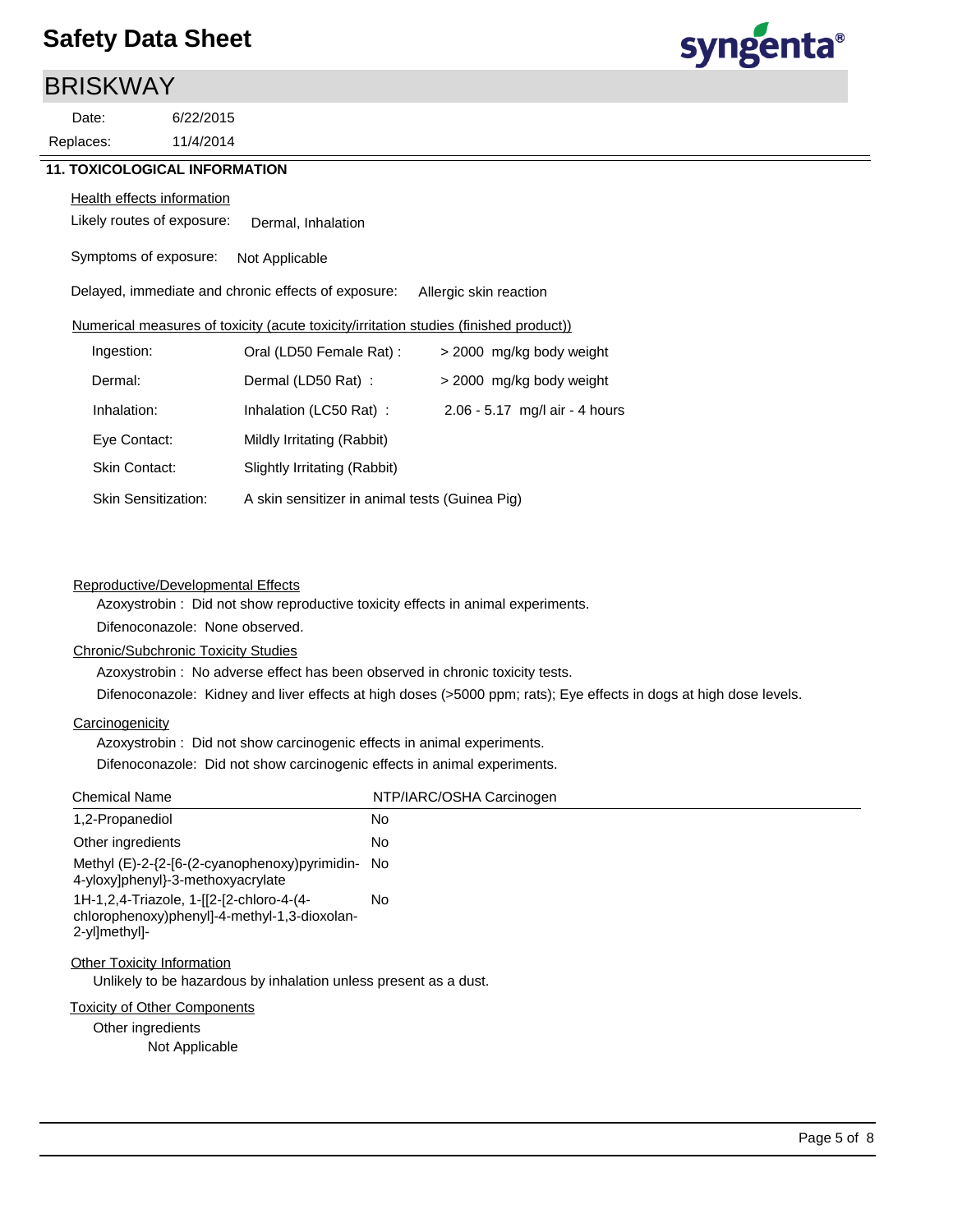## BRISKWAY

11/4/2014 6/22/2015 Replaces: Date:



Propylene Glycol

Reported to cause central nervous system depression (anesthesia, dizziness, confusion), headache and nausea. Also, eye irritation may occur with lacrimation but no residual discomfort or injury. Prolonged contact to skin may cause mild to moderate irritation and possible allergic reactions. Chronic dietary exposure caused kidney and liver injury in experimental animals.

#### **Target Organs**

| Active Ingredients |                                              |
|--------------------|----------------------------------------------|
| Azoxystrobin :     | Liver                                        |
| Difenoconazole:    | Brain, liver, kidney, gastrointestinal tract |
| Inert Ingredients  |                                              |
| Other ingredients: | Not Applicable                               |
| Propylene Glycol:  | CNS, kidney, liver                           |

#### **12. ECOLOGICAL INFORMATION**

Eco-Acute Toxicity

Azoxystrobin : Fish (Rainbow Trout) 96-hour LC50 470 ppb Green Algae 5-day EC50 106 ppb Invertebrate (Water Flea) 48-hour EC50 259 ppb Bird (Mallard Duck) 14-day LD50 > 250 mg/kg

Difenoconazole:

Fish (Rainbow Trout) 96-hour LC50 1.1 mg/l Invertebrate (Water Flea) Daphnia Magna 48-hour EC50 0.77 mg/l Green Algae 72-hour EbC50 0.032 mg/

#### Environmental Fate

Azoxystrobin :

The information presented here is for the active ingredient, azoxystrobin. Low bioaccumulation potential. Not persistent in soil. Stable in water. Moderate mobility in soil. Sinks in water (after 24

h).

Difenoconazole:

The information presented here is for the active ingredient, difenoconazole. Stable in soil and water. Low to moderate mobility in soil. Sinks in water (after 24 h).

#### **13. DISPOSAL CONSIDERATIONS**

#### Disposal:

Do not reuse product containers. Dispose of product containers, waste containers, and residues according to local, state, and federal health and environmental regulations.

Characteristic Waste: Not Applicable

Listed Waste: Not Applicable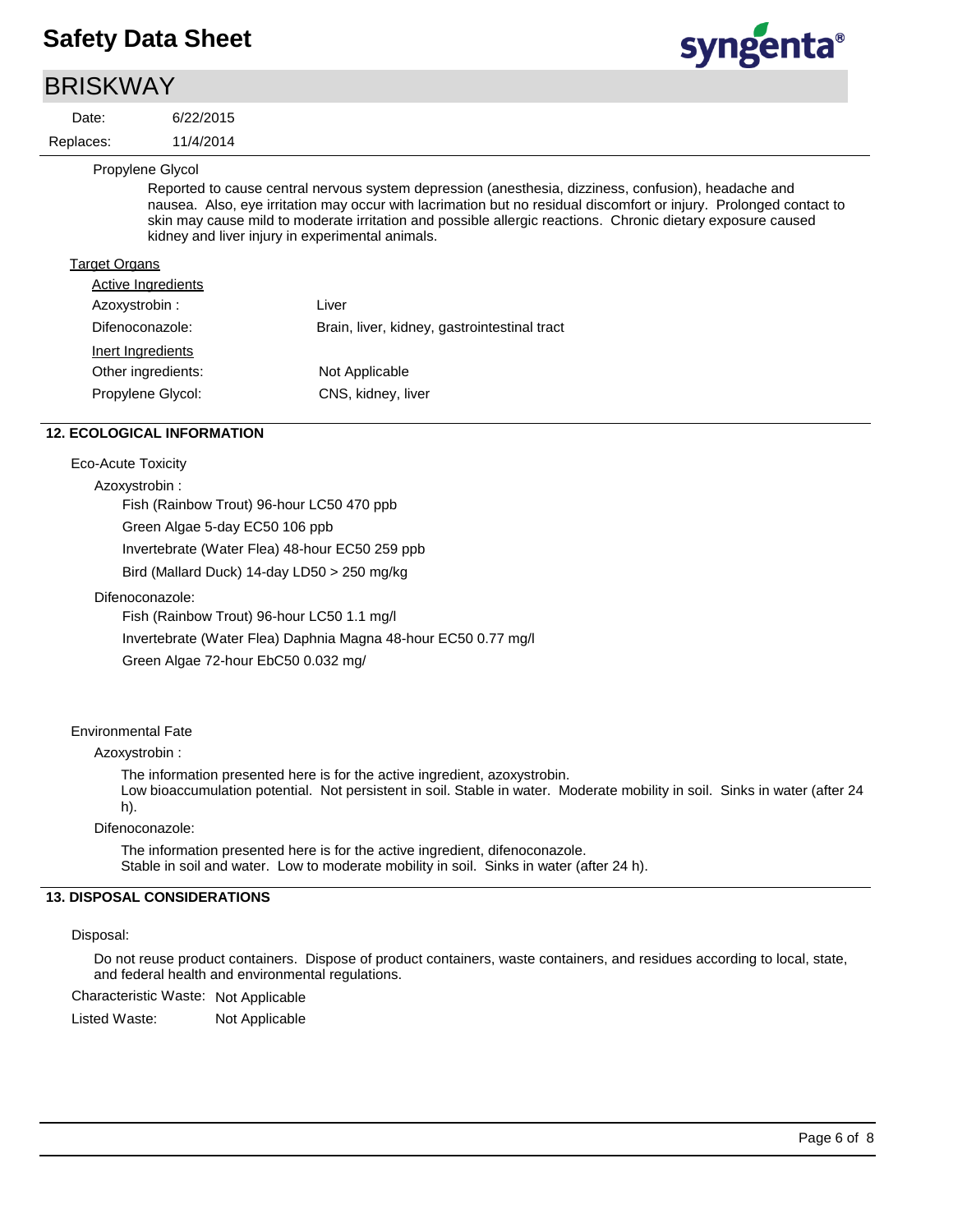## BRISKWAY

11/4/2014 6/22/2015 Replaces: Date:



#### **14. TRANSPORT INFORMATION**

DOT Classification

Ground Transport - NAFTA Not regulated

**Comments** 

Water Transport - International Proper Shipping Name: Environmentally Hazardous Substance, Liquid, N.O.S. (Azoxystrobin/Difenoconazole), Marine Pollutant Hazard Class: Class 9 Identification Number: UN 3082 Packing Group: PG III

Air Transport Proper Shipping Name: Environmentally Hazardous Substance, Liquid, N.O.S. (Azoxystrobin/Difenoconazole) Hazard Class: Class 9 Identification Number: UN 3082 Packing Group: PG III

#### **15. REGULATORY INFORMATION**

Pesticide Registration:

This chemical is a pesticide product registered by the Environmental Protection Agency and is subject to certain labeling requirements under federal pesticide law. These requirements differ from the classification criteria and hazard information required for safety data sheets, and for workplace labels of non-pesticide chemicals. Following is the hazard information as required on the pesticide label:

Caution: Harmful if swallowed or absorbed through skin. Causes moderate eye irritation. Avoid contact with skin, eyes or clothing. Wear protective eyewear. Wash thoroughly with soap and water after handling and before eating, drinking, chewing gum, using tobacco or using the toilet.

EPA Registration Number(s):

100-1433

EPCRA SARA Title III Classification:

Section 311/312 Hazard Classes: Acute Health Hazard Chronic Health Hazard

Section 313 Toxic Chemicals: None

California Proposition 65:

This product does not contain chemical(s) known to the State of California to cause cancer and birth defects or other reproductive harm.

CERCLA/SARA 304 Reportable Quantity (RQ):

None

RCRA Hazardous Waste Classification (40 CFR 261):

Not Applicable

TSCA Status:

Exempt from TSCA, subject to FIFRA